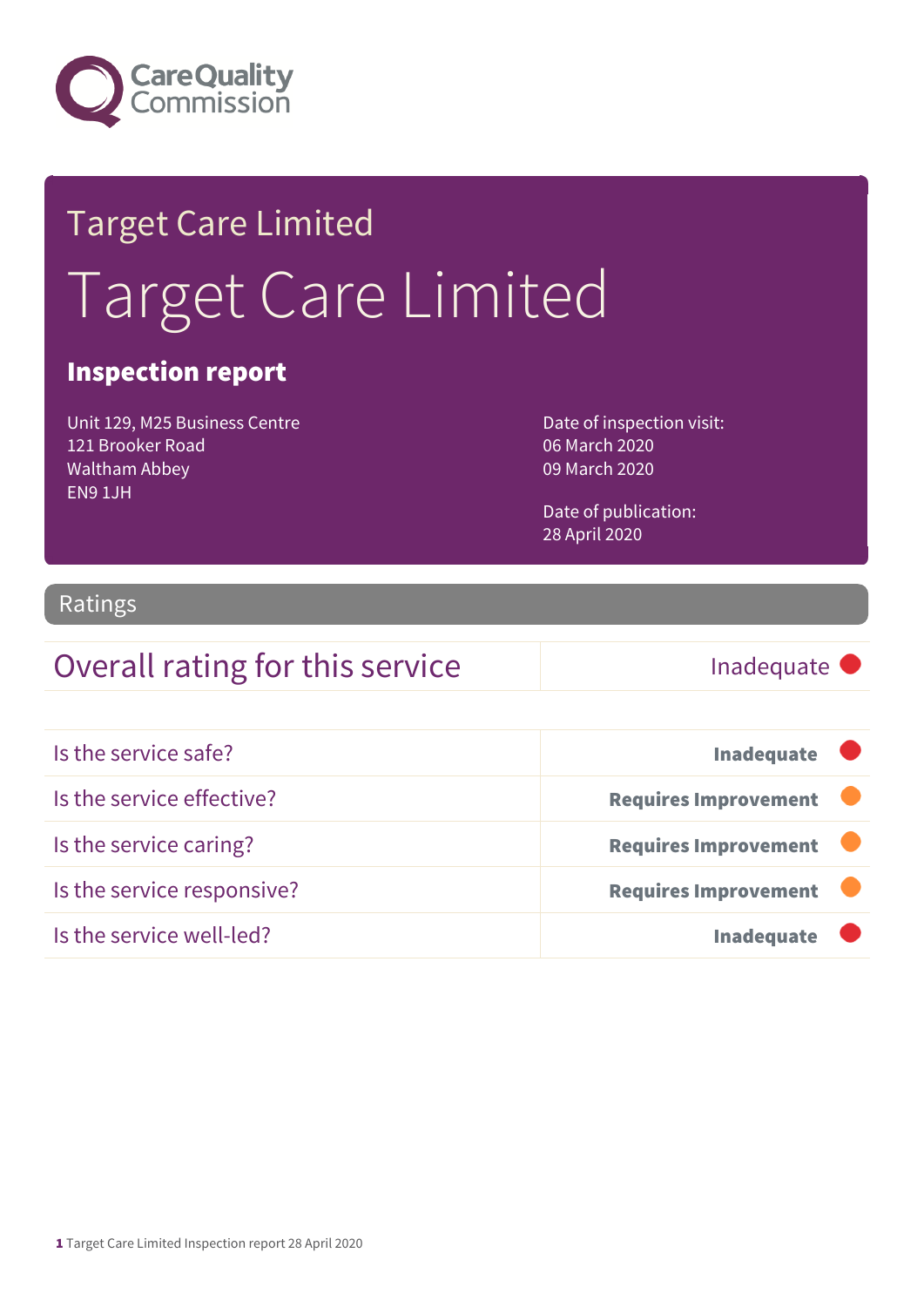# Summary of findings

### Overall summary

#### About the service

Target Care Limited is a domiciliary care agency supporting older people living in their own homes. At the time of our inspection the service was supporting five people who were receiving personal care.

CQC only inspects where people receive personal care. This is help with tasks related to personal hygiene and eating. Where they do we also consider any wider social care provided.

#### People's experience of using this service and what we found

Staff were not recruited safely. The provider had not carried out any employment checks for one staff member who was working for the service. We could not be assured who was currently employed by the provider or what checks had been made before employing them. Recruitment records for other staff were poor. Risk plans were not robust enough to ensure staff knew how to minimise risks to people. We could not be assured people were receiving the care hours that had been commissioned.

Staff had not received appropriate training, induction or support. Not all staff had received supervision to gain feedback on their performance, identify training needs and discuss any concerns.

People were not supported to have maximum choice and control of their lives and staff did not support them in the least restrictive way possible and in their best interests. Care plans were not signed so it was difficult to ascertain if people had consented to their care and treatment. There was no evidence of how the agency worked effectively with outside agencies, including health care professionals. Assessment information did not cover people's holistic needs and we have made a recommendation about this..

The provider had not effectively logged or handled complaints according to their policy. Care plans did not include detailed information about how people wanted to be supported.

The leadership, management and governance arrangements did not provide assurance the service was well-led, that people were safe, and their care and support needs could be met. Quality assurance and governance arrangements at the service were not reliable or effective in identifying shortfalls in the service. Some information requested during the inspection was not provided.

The last rating for this service was good (published 26 May 2017).

You can see what action we have asked the provider to take at the end of this full report.

#### Enforcement

We have identified breaches of our regulations in relation to the safe recruitment of staff, safe care and treatment, staffing, safeguarding people from abuse and avoidable harm and in the governance of the service at this inspection.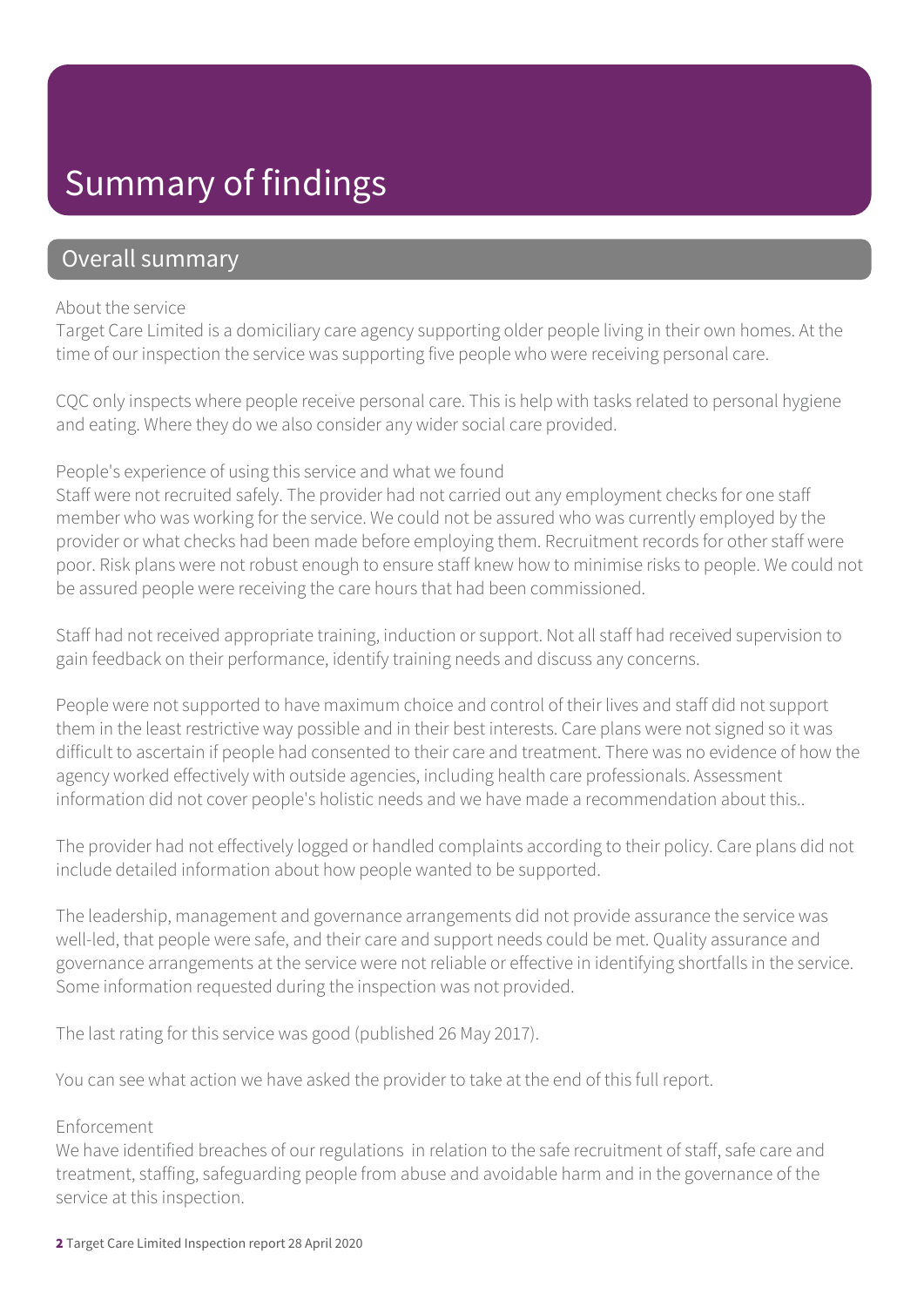Full information about CQC's regulatory response to the more serious concerns found during inspections is added to reports after any representations and appeals have been concluded.

#### Follow up

The overall rating for this service is 'Inadequate' and the service is in 'special measures'. This means we will keep the service under review and, if we do not propose to cancel the provider's registration, we will reinspect within 6 months to check for significant improvements.

If the provider has not made enough improvement within this timeframe and there is still a rating of inadequate for any key question or overall rating, we will take action in line with our enforcement procedures. This will mean we will begin the process of preventing the provider from operating this service. This will usually lead to cancellation of their registration or to varying the conditions the registration.

For adult social care services, the maximum time for being in special measures will usually be no more than 12 months. If the service has demonstrated improvements when we inspect it and it is no longer rated as inadequate for any of the five key questions it will no longer be in special measures.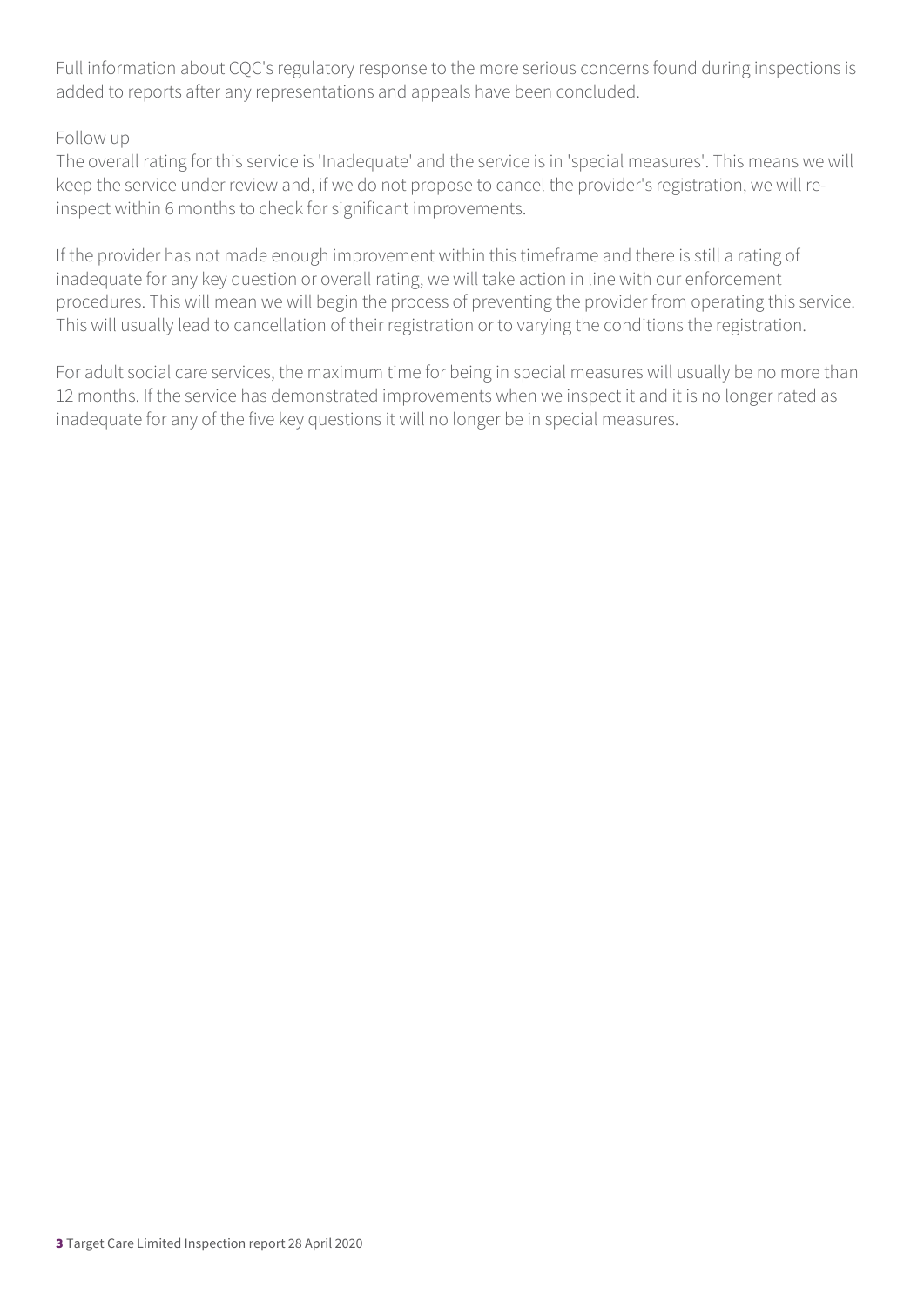### The five questions we ask about services and what we found

We always ask the following five questions of services.

| Is the service safe?                          | <b>Inadequate</b>           |
|-----------------------------------------------|-----------------------------|
| The service was not safe.                     |                             |
| Details are in our safe findings below.       |                             |
| Is the service effective?                     | <b>Requires Improvement</b> |
| The service was not always effective.         |                             |
| Details are in our effective findings below.  |                             |
| Is the service caring?                        | <b>Requires Improvement</b> |
| The service was not always caring.            |                             |
| Details are in our caring findings below.     |                             |
| Is the service responsive?                    | <b>Requires Improvement</b> |
| The service was not always responsive.        |                             |
| Details are in our responsive findings below. |                             |
| Is the service well-led?                      | <b>Inadequate</b>           |
| The service was not well led.                 |                             |
| Details are in our well led below.            |                             |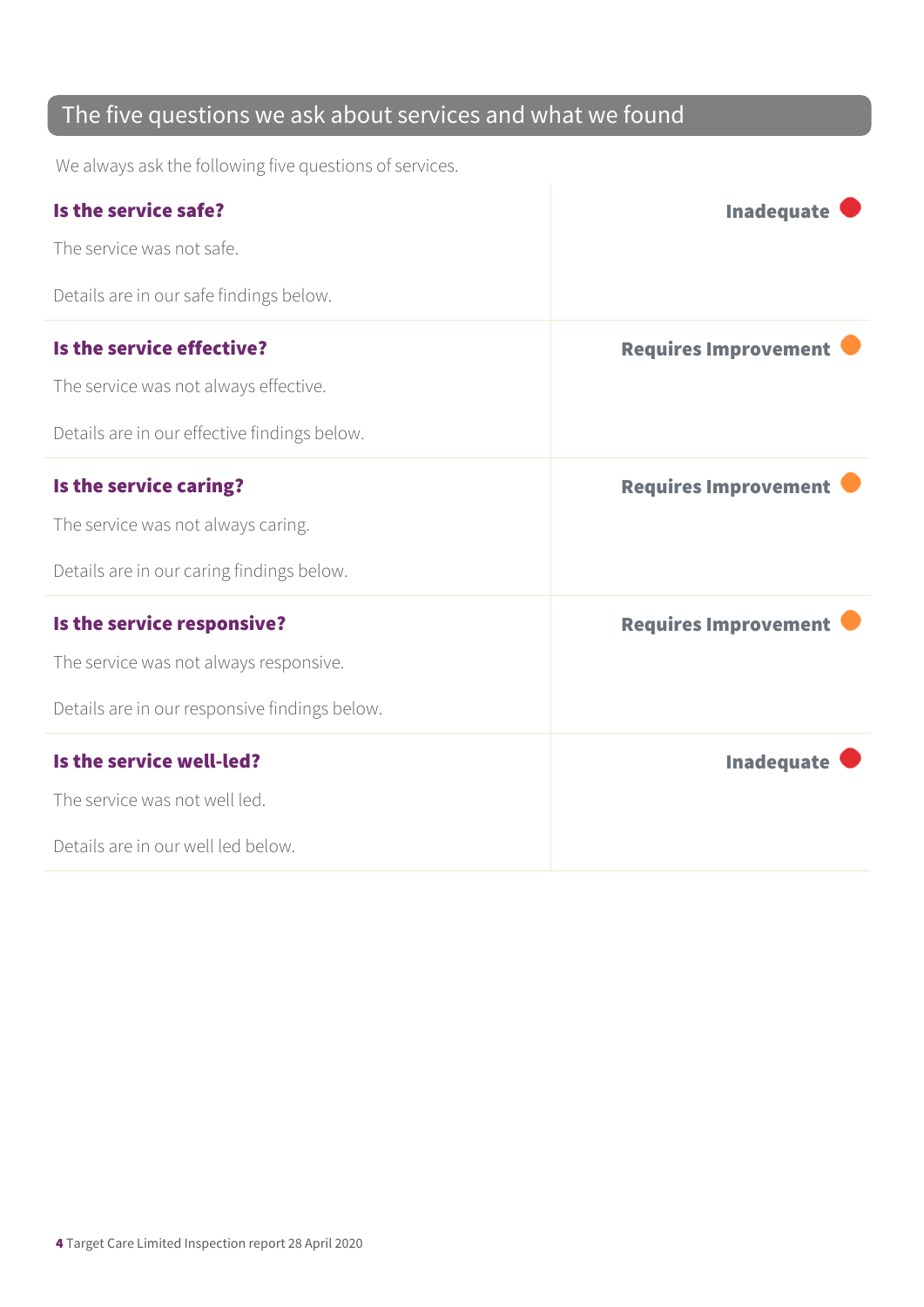

# Target Care Limited Detailed findings

## Background to this inspection

#### The inspection

We carried out this inspection under Section 60 of the Health and Social Care Act 2008 (the Act) as part of our regulatory functions. We checked whether the provider was meeting the legal requirements and regulations associated with the Act. We looked at the overall quality of the service and provided a rating for the service under the Care Act 2014.

Inspection team The inspection was carried out by two inspectors

#### Service and service type

This service is a domiciliary care agency. It provides personal care to people living in their own houses and flats and specialist housing.

The service had a manager registered with the Care Quality Commission. This means that they and the provider are legally responsible for how the service is run and for the quality and safety of the care provided.

#### Notice of inspection

We gave the service 48 hours' notice of the inspection. This was because it is a small service and we needed to be sure the registered manager who was also the provider would be in the office to support the inspection.

#### What we did before the inspection

The provider was not asked to complete a provider information return prior to this inspection. This is information we require providers to send us to give some key information about the service, what the service does well and improvements they plan to make. We took this into account when we inspected the service and made the judgements in this report. We looked to see what information we held about the service to plan the inspection. This included checking for any statutory notifications the provider had sent to us. A statutory notification is information about important events which the provider is required to send us by law.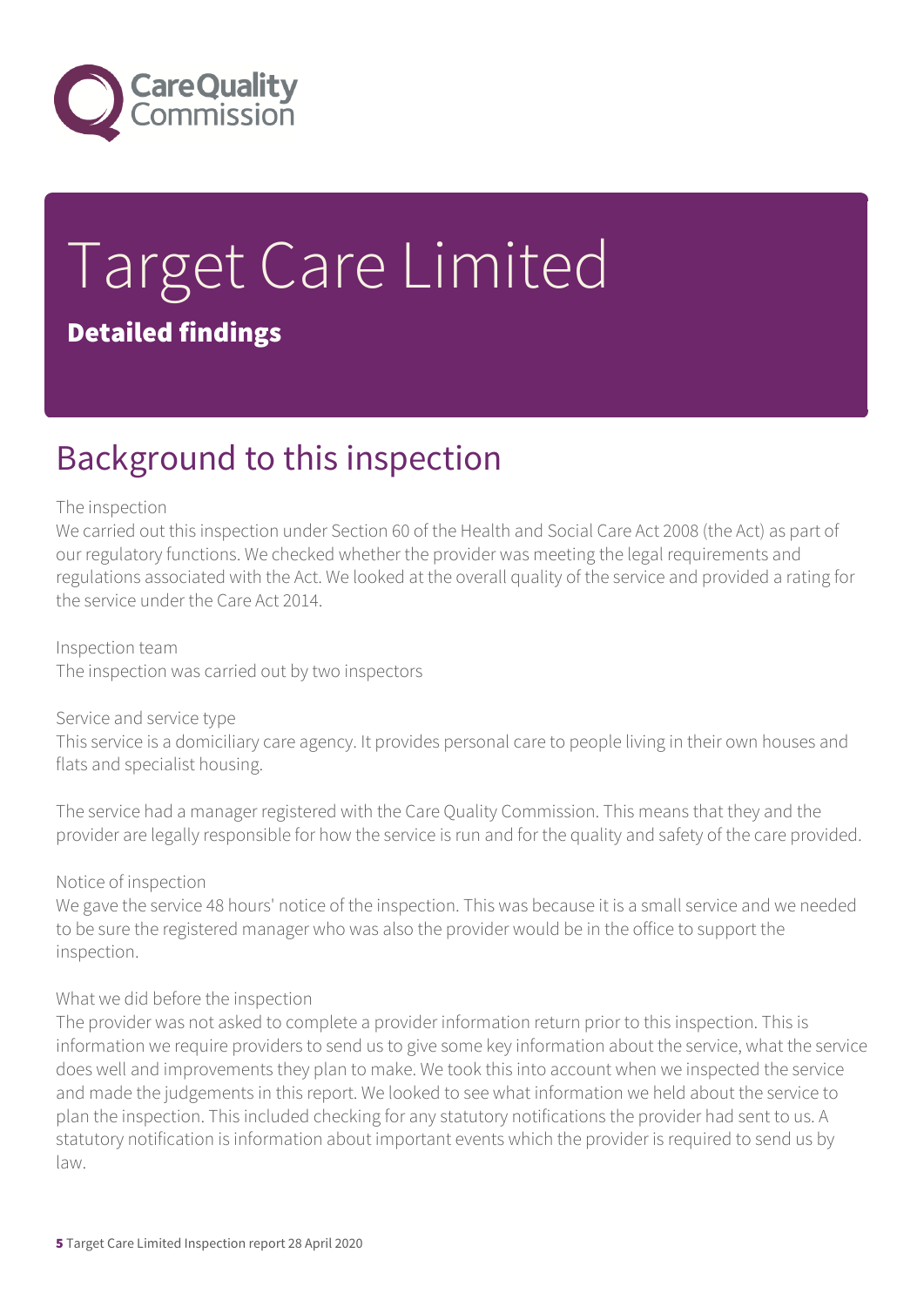#### During the inspection

We spoke with one person who used the service and one relative about their experience of the care provided. We spoke with six members of staff including the registered manager.

We reviewed a range of records. This included five people's care records. We looked at seven staff files in relation to recruitment and staff supervision. A variety of records relating to the management of the service, including policies and procedures were reviewed.

#### After the inspection

We continued to seek clarification from the provider to validate evidence found. We looked at recruitment records and contacted two professionals.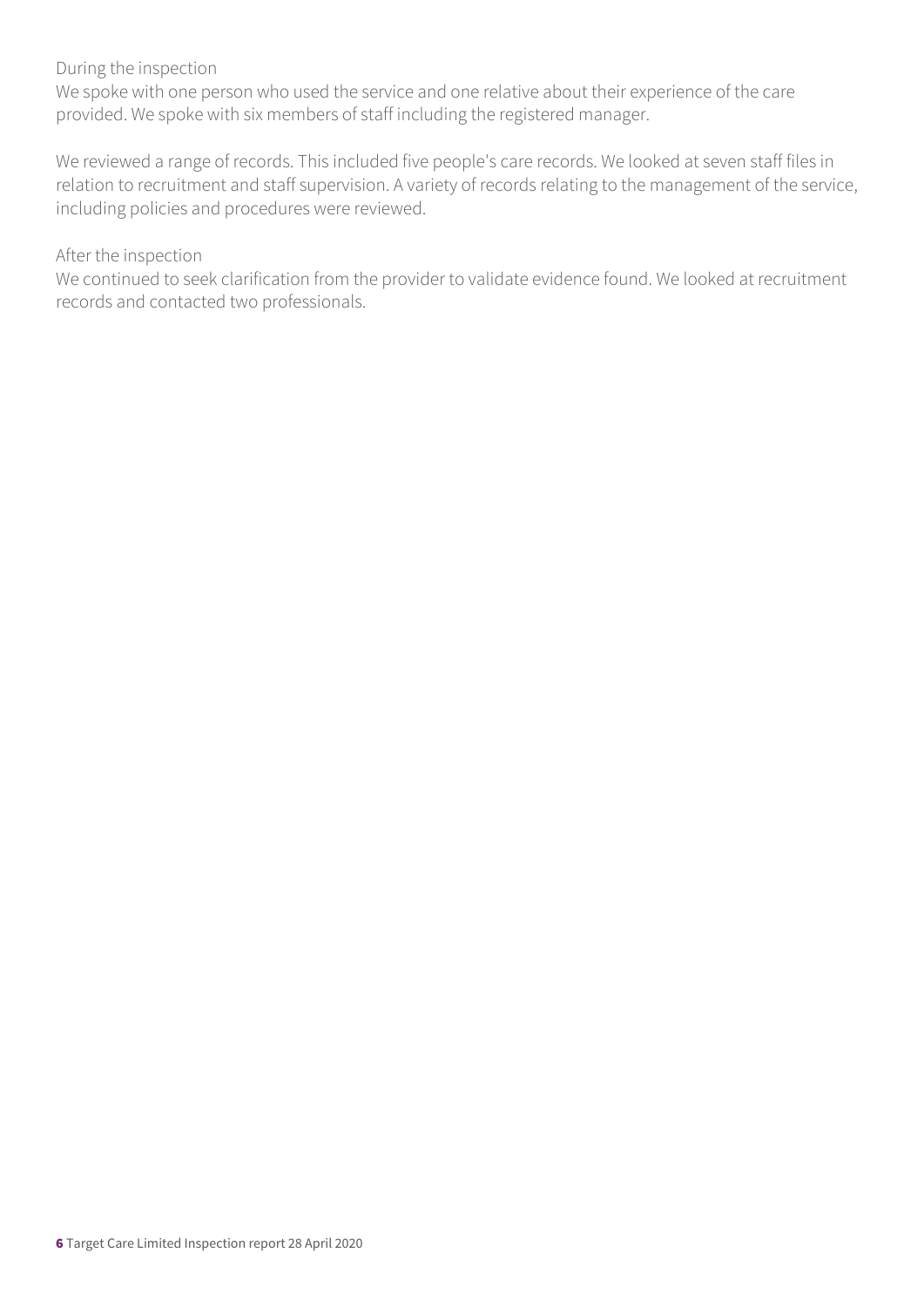### Is the service safe?

# Our findings

Safe – this means we looked for evidence that people were protected from abuse and avoidable harm.

At the last inspection this key question was rated as good. At this inspection this key question has now deteriorated to Inadequate. This meant people were not safe and were at risk of avoidable harm.

Staffing and recruitment

• The provider had not carried out the required checks to ensure staff were suitable prior to them providing people's care. The provider had not obtained all the required satisfactory information for any of the eight staff members who worked in the service.

• One staff member had a criminal check in 2015 from a previous company that highlighted a concern, a risk assessment was not in place. Whilst the provider did send us evidence this person had been acquitted in 2016 there was no evidence a new criminal check had been requested. An employment file for one staff member was not provided to us so we could not check they had the appropriate criminal check in place.

• The provider had not received any evidence of conduct in previous employment for two of the eight staff members who had previously worked in care.

- One staff members references indicated they had previously worked in care, however, following a conversation with this staff member we were told they had never worked in a care setting before.
- Four staff files we looked at there were no references and in other files references had not always been signed or validated by either headed paper or a company stamp.

• A reference had been accepted by the provider for one staff member that had been written by their partner.

• We wrote to the provider requesting more information in relation to employment files. However, the information we received did not reassure us their recruitment processes were robust enough to ensure vulnerable people were sufficiently protected.

• We did not find any interview records in any of the staff files we looked at.

The registered provider had not completed the appropriate checks to ensure that staff were recruited safely into the service. This was a breach of Regulation 19 of The Health and Social Care Act 2008 (Regulated Activities) Regulations 2014.

• Care notes we looked at for one person that required the use of a hoist were confusing. On some occasions it appeared as though two staff had been present. When we requested the staff file for the other staff member the registered provider told us the two staff members recorded on the notes were the same staff member. When we spoke to this staff member, they confirmed this. Between 29 January 2020 and 18 February 2020, we identified nine occasions where one staff member had supported a person that required two staff at each visit.

• The service only had five people using services, one person who required two staff for three visits daily told us they never had two at weekends only one carer. They said they only got one member of staff in the morning when they needed two, and two staff at lunch and tea when they did not need them.

• The provider sent us shift patterns for only three staff. When we compared these shifts to people's care hours there were numerous gaps. We could not be assured there were sufficient staff available to cover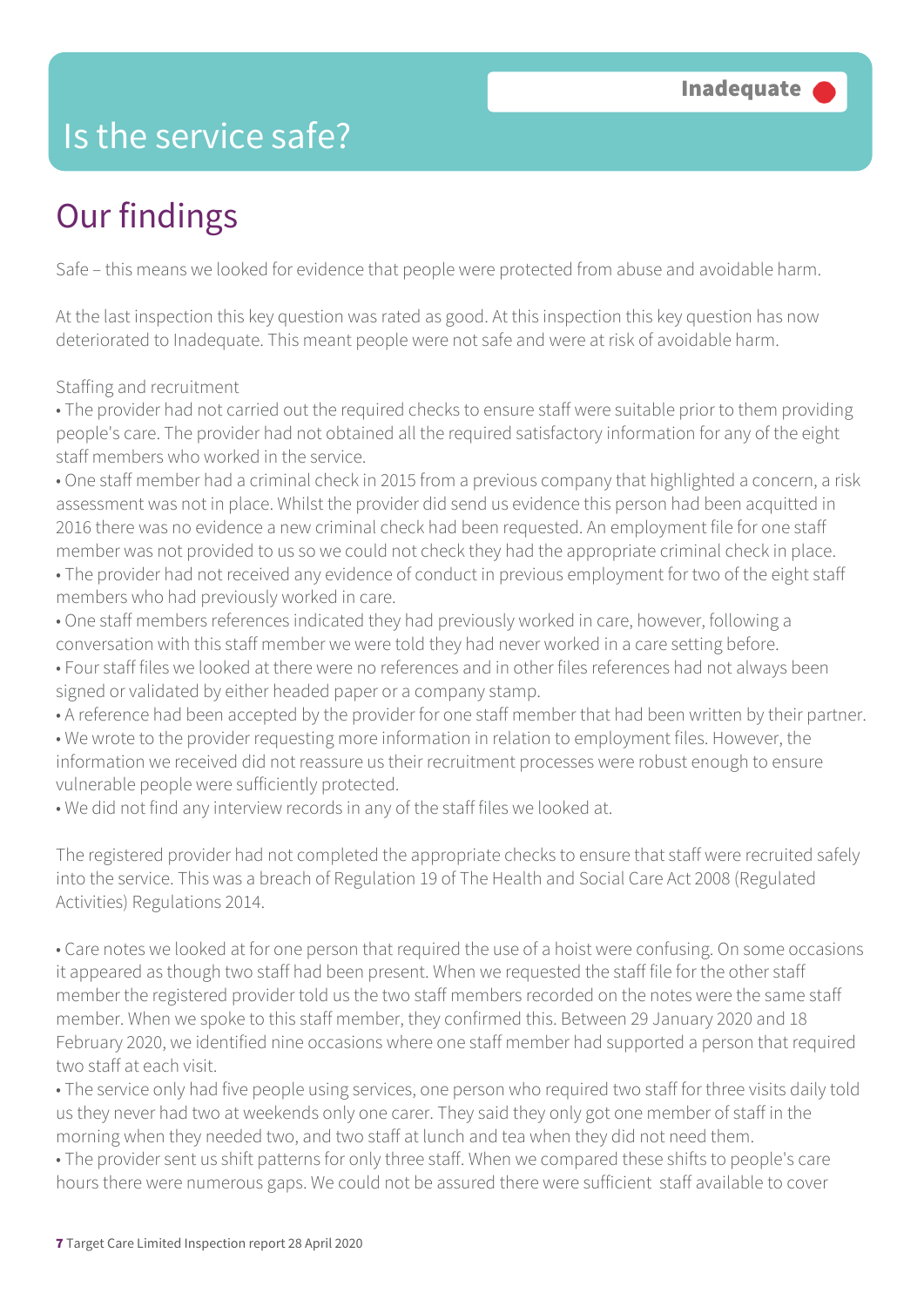people's commissioned hours.

The provider failed to ensure there were sufficient numbers of suitably qualified, competent staff. This placed people at risk of harm. This was a breach of regulation 18(1) (Staffing) of the Health and Social Care Act 2008 (Regulated Activities) Regulations 2014.

Assessing risk, safety monitoring and management

• Risk management was not robust enough to ensure staff knew how to minimise risks to people.

• Risk assessments were mainly tick boxes with minimal information found. Most of the risk assessments found just ticked the risk rating, for either low, medium or high. Minimal information or guidance was included to mitigate risk or provide any guidance for staff. For example, one person scored a medium risk for bed entrapment, there was no reason why this might be a risk. Further documentation was sent following the inspection, but risk information remained minimal.

• The lack of risk management meant people were placed at risk of harm if the appropriate amount of staff were not present. One person who required the use of a hoist and two staff told us they were being supported on some occasions by one staff member.

Preventing and controlling infection

• Not all staff had received infection control training.

Risks to people were not assessed effectively. This demonstrated a breach of Regulation 12 of the Health and Social Care Act 2008 (Regulated Activities) Regulations 2014.

• Staff confirmed they had access to gloves and aprons. One staff member told us, "The manager provides us with personal protective equipment (PPE) we don't run out."

Systems and processes to safeguard people from the risk of abuse

• Not all staff employed by the service had received safeguarding training. This demonstrated the registered provider did not fully understand their role and associated responsibilities in relation to protecting people from abuse. One staff member when questioned about a whistle blowing policy said, "Whistle-blowing policy – No never heard of it." Another staff member told us, "No I don't know the different type of abuse. I watch the staff, if they are doing something they not supposed to, I would tell the manager."

The provider had failed to ensure people were protected from abuse. This was a breach of Regulation 13 of The Health and Social Care Act 2008 (Regulated Activities) Regulations 2014.

• One relative told us, "We do feel safe and [person] is used to the carer."

#### Using medicines safely

• No-one using the service was supported by staff with their medicines.

Learning lessons when things go wrong

• The provider told us there had been no complaints. In one staff member's supervision record it had been recorded a person had made a complaint. We were not assured the provider was appropriately collating information to improve the service.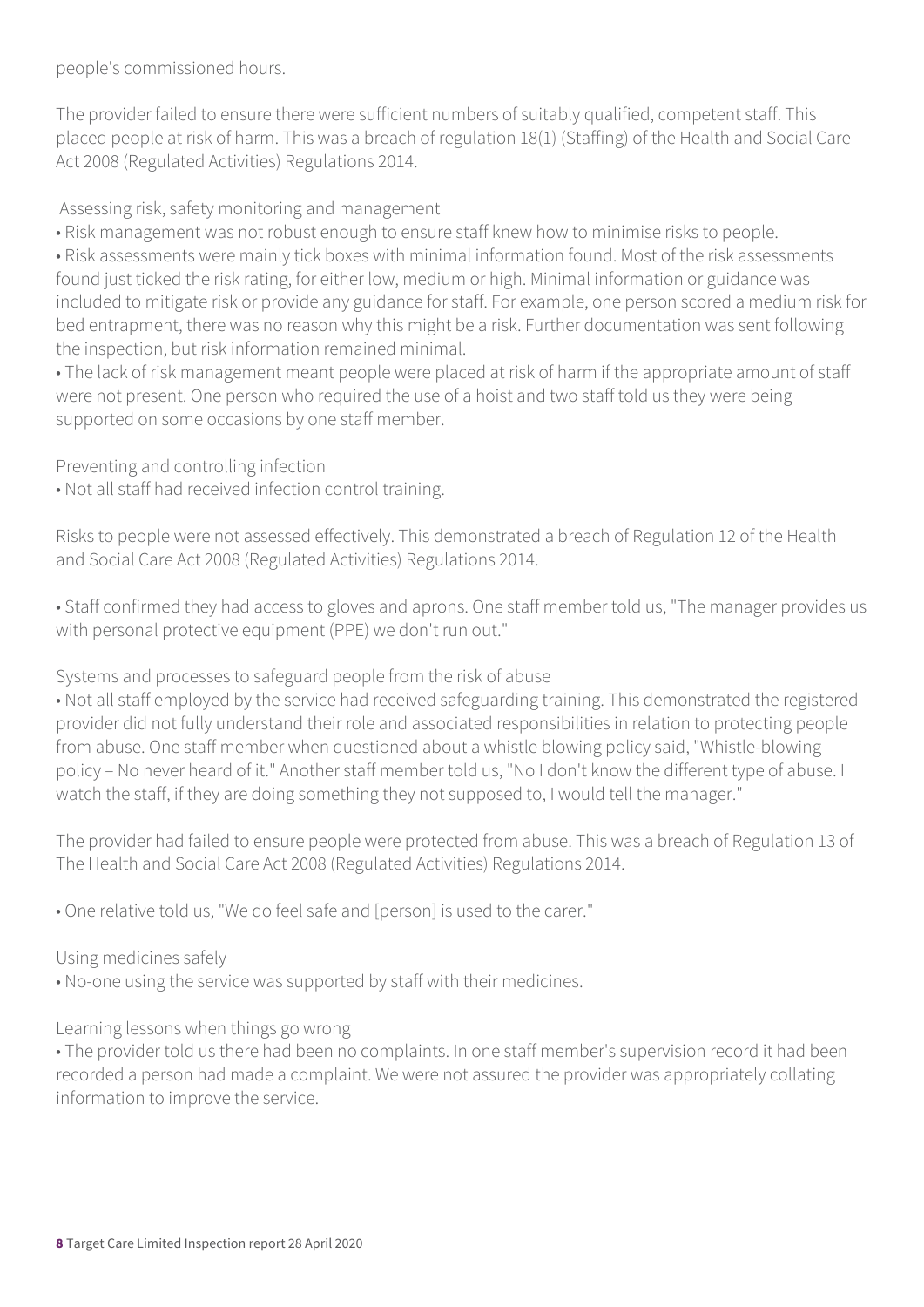### Is the service effective?

# Our findings

Effective – this means we looked for evidence that people's care, treatment and support achieved good outcomes and promoted a good quality of life, based on best available evidence.

At the last inspection this key question was rated as good. At this inspection this key question has now deteriorated to requires improvement. This meant the effectiveness of people's care, treatment and support did not always achieve good outcomes or was inconsistent.

Staff support: induction, training, skills and experience

- There was a lack of oversight of the training and support needs of the staff. The provider did not have a training matrix in place to identify if staff training had expired or was required.
- One staff file was not provided to us so we could not assess whether they had received appropriate training.
- Three staff had received training recently, but this training was incomplete and did not meet the standards required.
- Staff that had completed manual handling training told us the registered provider had completed the practical element of this training. The registered provider confirmed this, but they did not have the relevant qualification to carry out this training. A staff member told us, "We have done food hygiene, MCA and manual handling. We did practical training with the hoist. [Registered manager] showed me [person's] hoist."
- In the files we looked at no staff had received safeguarding training within the past year..
- Not all staff had received supervision. Records provided indicated that two staff had received supervision recently but neither of the staff could remember this happening. One staff member told us, "I'm due a supervision next week with the manager. I haven't had one since last year in April 2019."

The provider had failed to ensure staff had received the training and support they required and that they had been assessed as competent to carry out their role effectively. This is a breach of Regulation 18 of the Health & Social Care Act 2008 (Regulated Activities) Regulations 2014

Assessing people's needs and choices; delivering care in line with standards, guidance and the law • The provider did not complete a holistic assessment of needs for those they supported. Information was basic and did not adequately consider people's needs.

• A more detailed care plan for each person was sent to us following the inspection, however this information still did not meet people's holistic needs.

We recommend the provider considers National Institute for Health and Care Excellence (NICE) guidance on assessment and care planning.

Supporting people to eat and drink enough to maintain a balanced diet

• Staff told us they supported people with their food and drink if that was part of the support the person needed.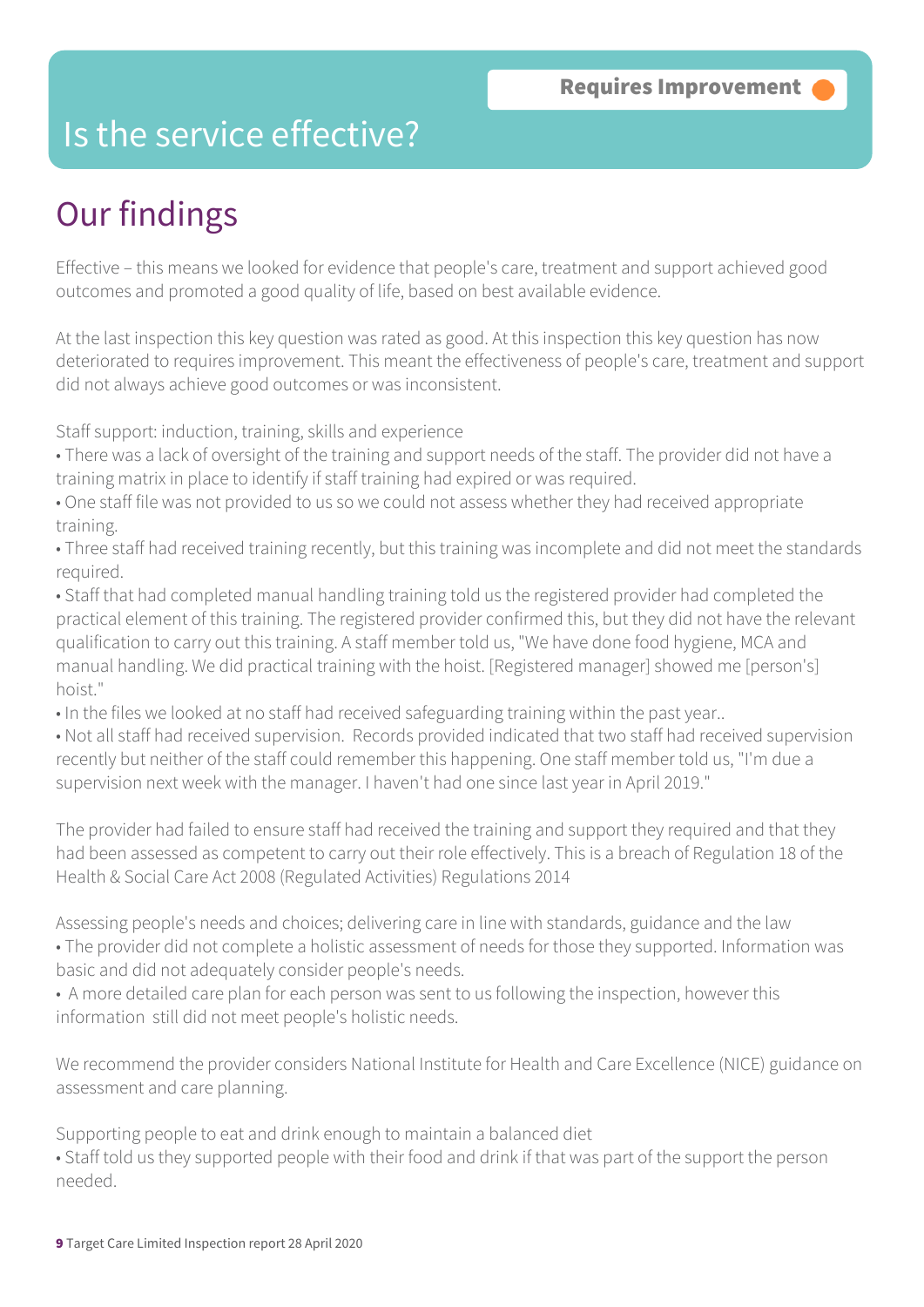#### Ensuring consent to care and treatment in line with law and guidance

The Mental Capacity Act 2005 (MCA) provides a legal framework for making particular decisions on behalf of people who may lack the mental capacity to do so for themselves. The Act requires that, as far as possible, people make their own decisions and are helped to do so when needed. When they lack mental capacity to take particular decisions, any made on their behalf must be in their best interests and as least restrictive as possible.

People can only be deprived of their liberty to receive care and treatment when this is in their best interests and legally authorised under the MCA. When people receive care and treatment in their own homes an application must be made to the Court of Protection for them to authorise people to be deprived of their liberty.

We checked whether the service was working within the principles of the MCA.

• During our visit on the day of this inspection we noted people's legal rights were not fully protected. This was because the provider had not ensured that each person's capacity to make particular decisions had been assessed. Following the inspection, the provider sent us revised care plans that included information related to people's capacity.

• Care plans were not signed to demonstrate people had consented to their care and support.

Supporting people to live healthier lives, access healthcare services and support; Staff working with other agencies to provide consistent, effective, timely care

• The people currently supported by the service were very independent and arranged their own healthcare support. At the time of the inspection there was no need for the service to work with other agencies.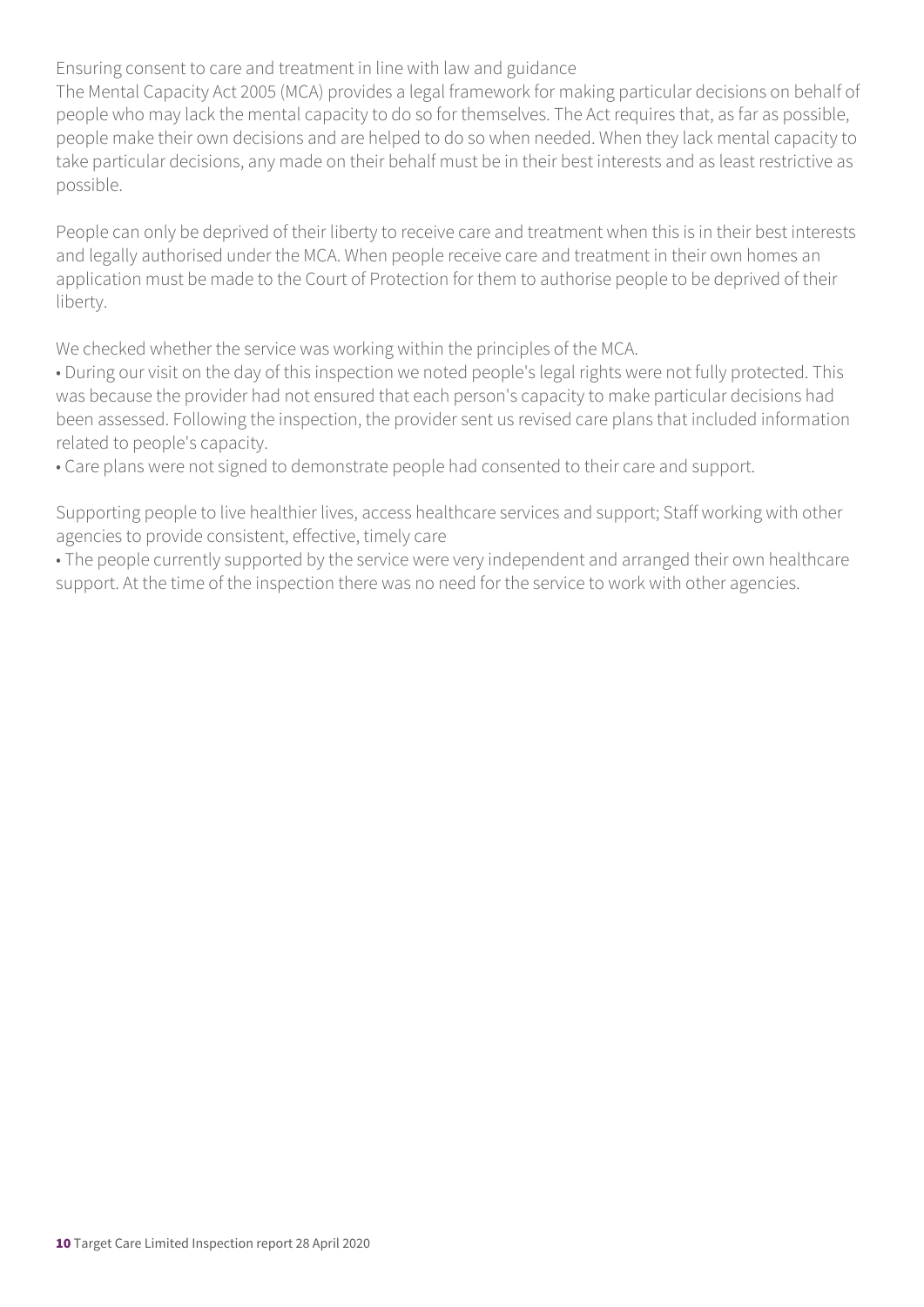### Is the service caring?

## Our findings

Caring – this means we looked for evidence that the service involved people and treated them with compassion, kindness, dignity and respect.

At the last inspection this key question was rated as good. At this inspection this key question has deteriorated to requires improvement. This meant people did not always feel well-supported, cared for or treated with dignity and respect.

Ensuring people are well treated and supported; respecting equality and diversity

- People were not always treated with respect by the provider as systems to keep people safe from harm and protect them from risk were not always in place. Risk assessments and care plans were not detailed enough, and the service was not well managed.
- The provider had not demonstrated a caring attitude. They had not ensured that everyone who used the service received the care they needed.
- One person told us, "I have had [named carer] and [named carer], they were both nice."

Supporting people to express their views and be involved in making decisions about their care • People told us they expressed their views about their care to the staff that supported them or the registered provider. One relative told us, "The manager rings us and there is a care file the carer writes in." • Care plans did not evidence people were involved in their care and support as care plans were not signed.

Respecting and promoting people's privacy, dignity and independence

• Staff demonstrated an understanding of the importance of treating people with dignity and respecting their wishes. One staff member told us, " We help people and make sure they are covered."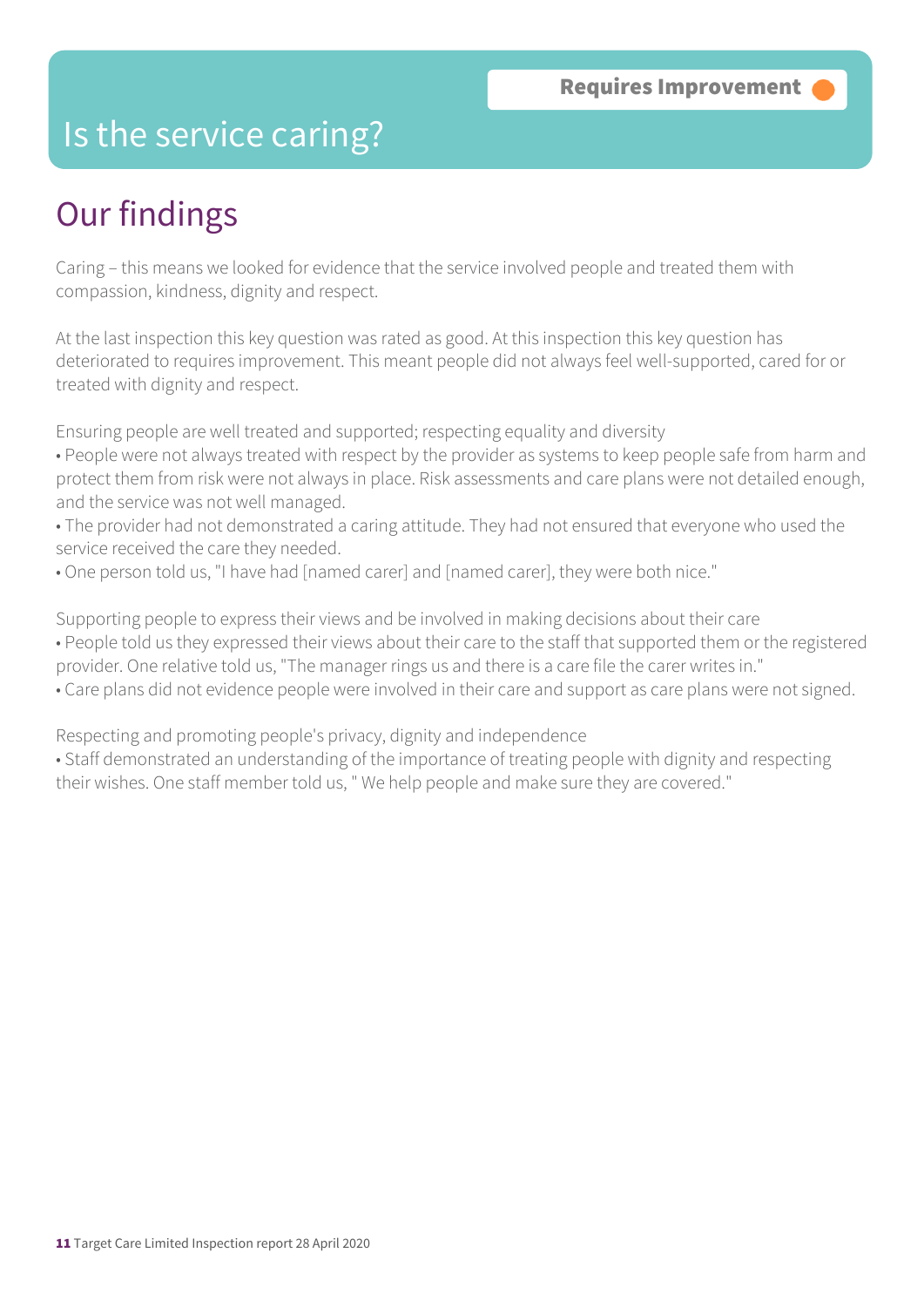### Is the service responsive?

# Our findings

Responsive – this means we looked for evidence that the service met people's needs.

At the last inspection this key question was rated as good. At this inspection this key question has deteriorated to requires improvement. This meant people's needs were not always met.

Planning personalised care to ensure people have choice and control and to meet their needs and preferences

• When we visited the service the care plans for each person were basic. People had only recently started using the service, but care plans did not provide staff with the level of detail required to provide safe care and support to an appropriate standard.

• Following the inspection, the provider did send us revised care plans for people using the service which were more detailed.

• Three people were assessed as requiring the use of the hoist but did not have appropriate risk assessments completed detailing how staff should do this safely.

Improving care quality in response to complaints or concerns

• The provider had not effectively logged or handled complaints according to their policy. No complaints records were found, and the provider told us there had been no complaints. We spoke to one person who told us they had made a written complaint to the service about their care and treatment. We also saw an entry in a staff supervision record that again documented this complaint had been made.

• The provider's complaints policy did not detail the correct address for the care quality commission (CQC).

Failure to operate an effective complaints procedure meant complaints had not always been investigated and action taken to ensure the concern did not recur. This was a breach of regulation 16 of the Health and Social Care Act 2008 (Regulated Activities) Regulations 2014 (Complaints).

Meeting people's communication needs

• In the revised care plans sent to us people's communication needs were recorded.

End of life care and support

• The service was not providing support to anyone at the end of their lives.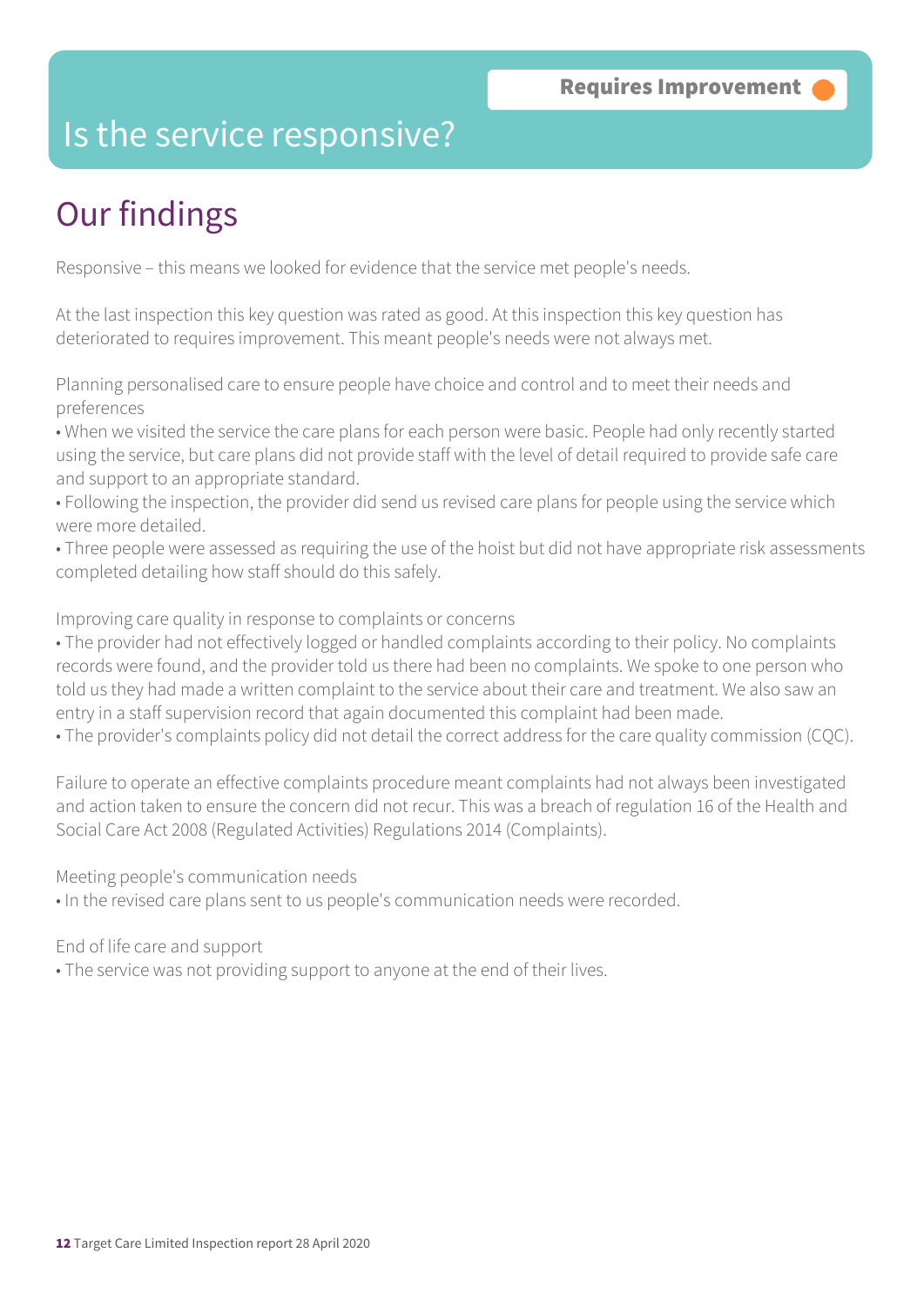### Is the service well-led?

# Our findings

Well-Led – this means we looked for evidence that service leadership, management and governance assured high-quality, person-centred care; supported learning and innovation; and promoted an open, fair culture.

At the last inspection this key question was rated as good. At this inspection this key question has deteriorated to Inadequate. This meant there were widespread and significant shortfalls in service leadership. Leaders and the culture they created did not assure the delivery of high-quality care.

Promoting a positive culture that is person-centred, open, inclusive and empowering, which achieves good outcomes for people; How the provider understands and acts on the duty of candour, which is their legal responsibility to be open and honest with people when something goes wrong; Managers and staff being clear about their roles, and understanding quality performance, risks and regulatory requirements

• The provider did not always have systems in place to provide high quality care. Policies and procedures were not always in line with national legislation or best practice guidance. There was no evidence policies and procedures had recently been reviewed. This meant staff did not have appropriate information to follow to achieve good outcomes for people.

• We found shortfalls with risk assessments, safe recruitment practices, staffing levels and the systems in place to protect people from harm and abuse were not robust. There were also failings identified with staff training, inductions, supervisions and appraisals.

• The provider was not ensuring safe deployment of staff to meet people's needs safely. We found daily records of people's care and shift patterns were confusing, and it was not clear what staff had been present during care calls. One staff member told us they only worked two evenings per week. In the shift pattern sent to us for this member of staff it was recorded they worked mornings and evenings every day accept for Fridays.

• Quality monitoring systems were not effective to ensure people received safe care.

Engaging and involving people using the service, the public and staff, fully considering their equality characteristics

• We found some staff spot checks had been done however, these were not always fully completed. For example, one form we looked at was dated but all other information was blank.

All the evidence above indicates systems were either not in place or robust enough to demonstrate the quality and safety of services was effectively managed. This placed people at risk of harm. This was a breach of Regulation 17 ( Good governance) of the Health and Social Care Act 2008 (Regulated Activities) Regulations 2014.

Continuous learning and improving care; Working in partnership with others

• People had only just started using the service and we did not see any evidence of partnership working during the inspection.

• One person told us they were not receiving any care in the evening. When we discussed this with the provider, they told us the person had refused care. When we asked to see evidence that this had been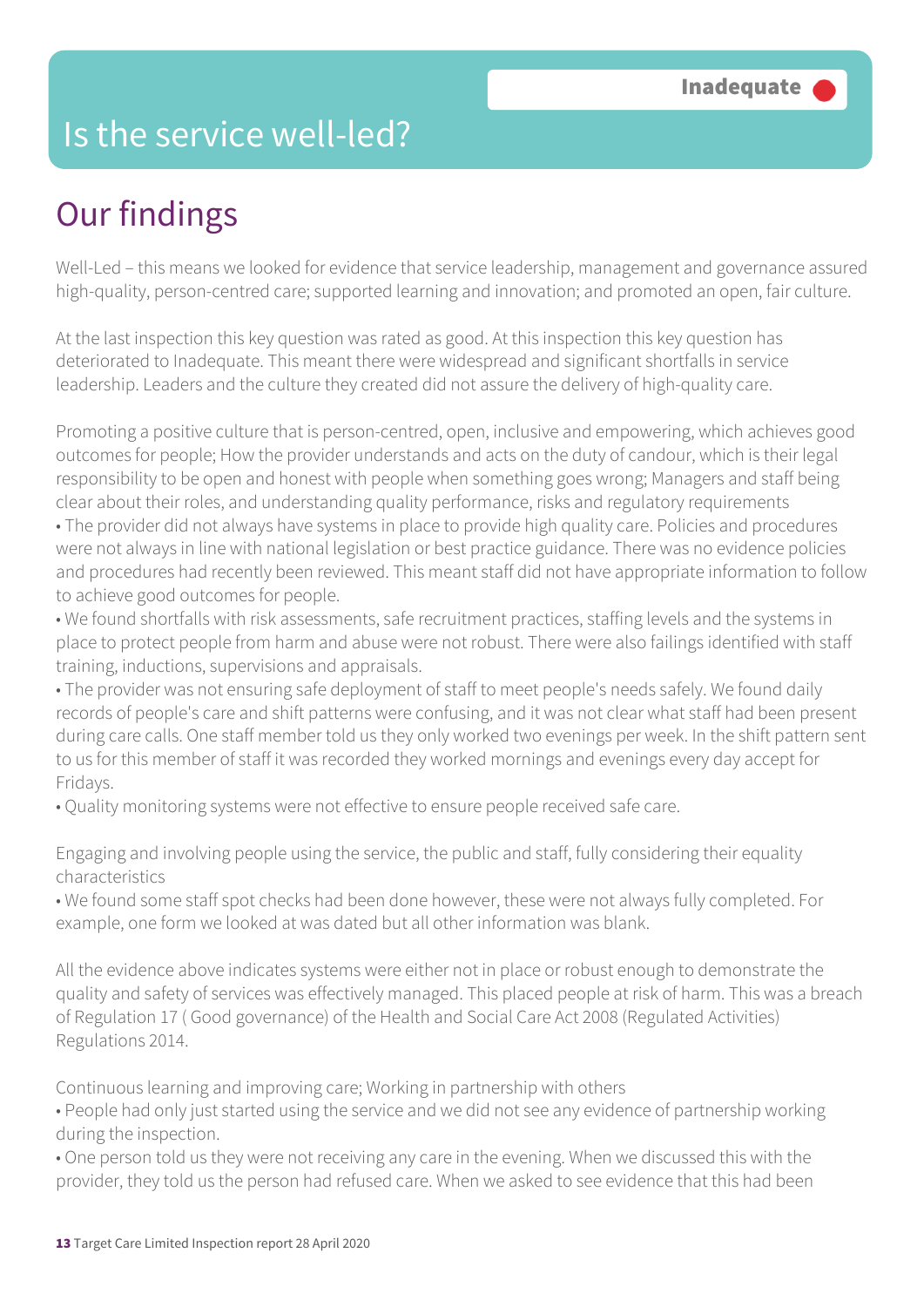communicated to the local authority this was not provided.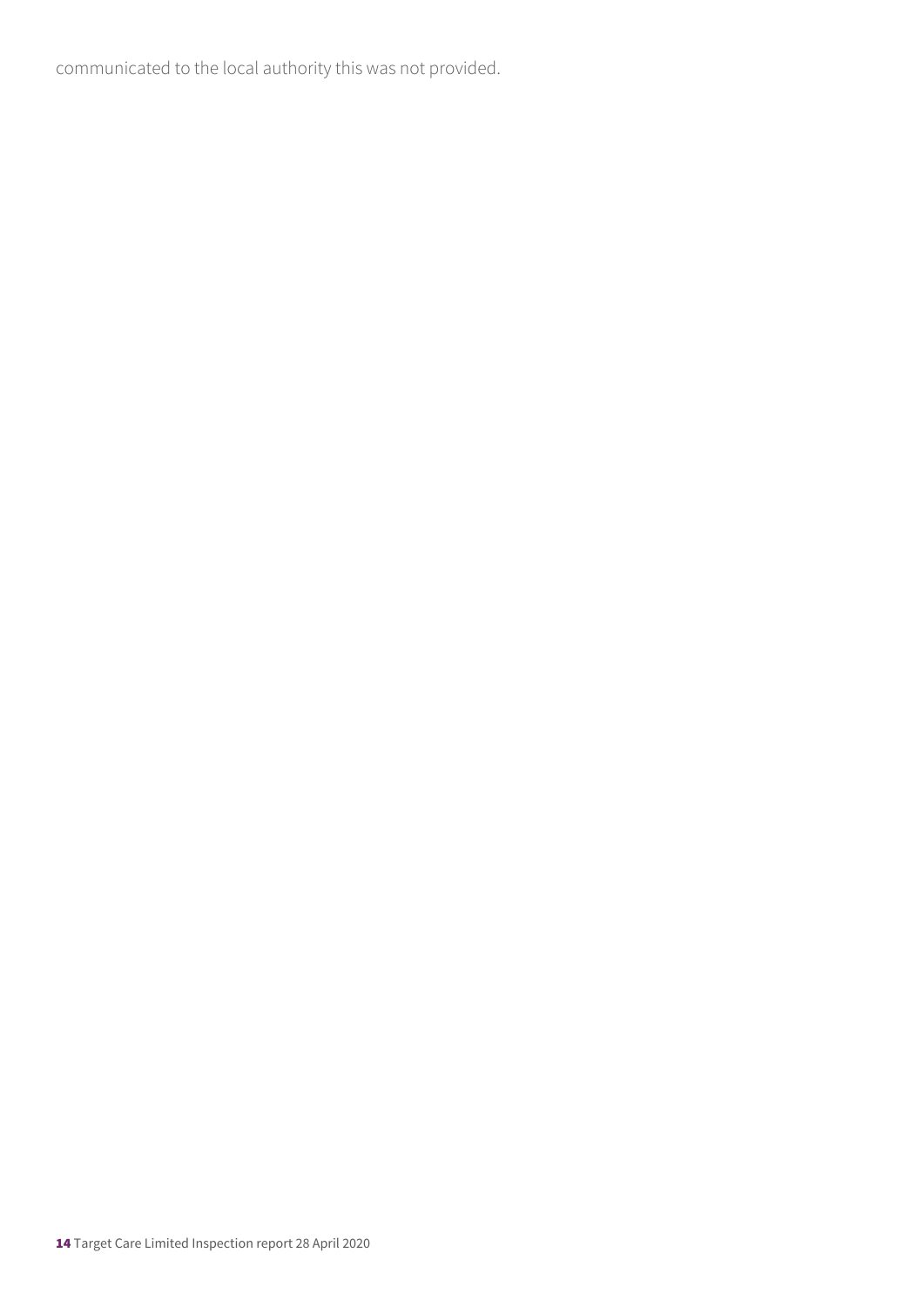#### This section is primarily information for the provider

### Action we have told the provider to take

The table below shows where regulations were not being met and we have asked the provider to send us a report that says what action they are going to take.We will check that this action is taken by the provider.

| Regulated activity | Regulation                                                                                                                                                                                                    |
|--------------------|---------------------------------------------------------------------------------------------------------------------------------------------------------------------------------------------------------------|
| Personal care      | Regulation 12 HSCA RA Regulations 2014 Safe<br>care and treatment                                                                                                                                             |
|                    | Risks to people were not assessed effectively.                                                                                                                                                                |
| Regulated activity | Regulation                                                                                                                                                                                                    |
| Personal care      | Regulation 13 HSCA RA Regulations 2014<br>Safeguarding service users from abuse and<br>improper treatment                                                                                                     |
|                    | The provider had failed to ensure people were<br>protected from abuse.                                                                                                                                        |
| Regulated activity | Regulation                                                                                                                                                                                                    |
| Personal care      | Regulation 16 HSCA RA Regulations 2014<br>Receiving and acting on complaints                                                                                                                                  |
|                    | Failure to operate an effective complaints<br>procedure meant complaints had not always<br>been investigated and action taken to ensure<br>the concern did not recur.                                         |
| Regulated activity | Regulation                                                                                                                                                                                                    |
| Personal care      | Regulation 17 HSCA RA Regulations 2014 Good<br>governance                                                                                                                                                     |
|                    | All the evidence above indicates systems were<br>either not in place or robust enough to<br>demonstrate the quality and safety of services<br>was effectively managed. This placed people at<br>risk of harm. |
| Regulated activity | Regulation                                                                                                                                                                                                    |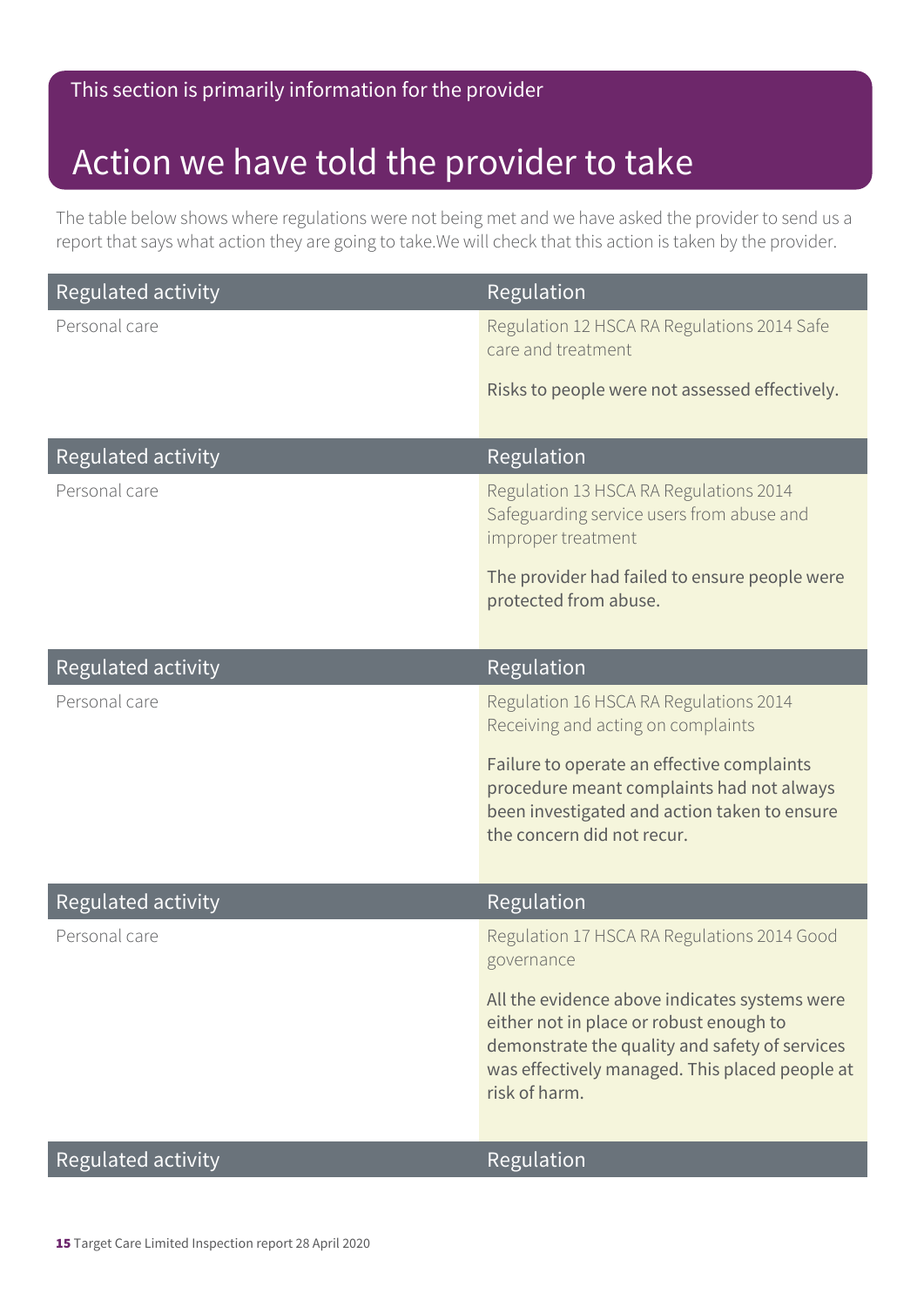Personal care **Regulation 18 HSCA RA Regulations 2014 Staffing** 

The provider failed to ensure there were sufficient numbers of suitably qualified, competent staff. This placed people at risk of harm.